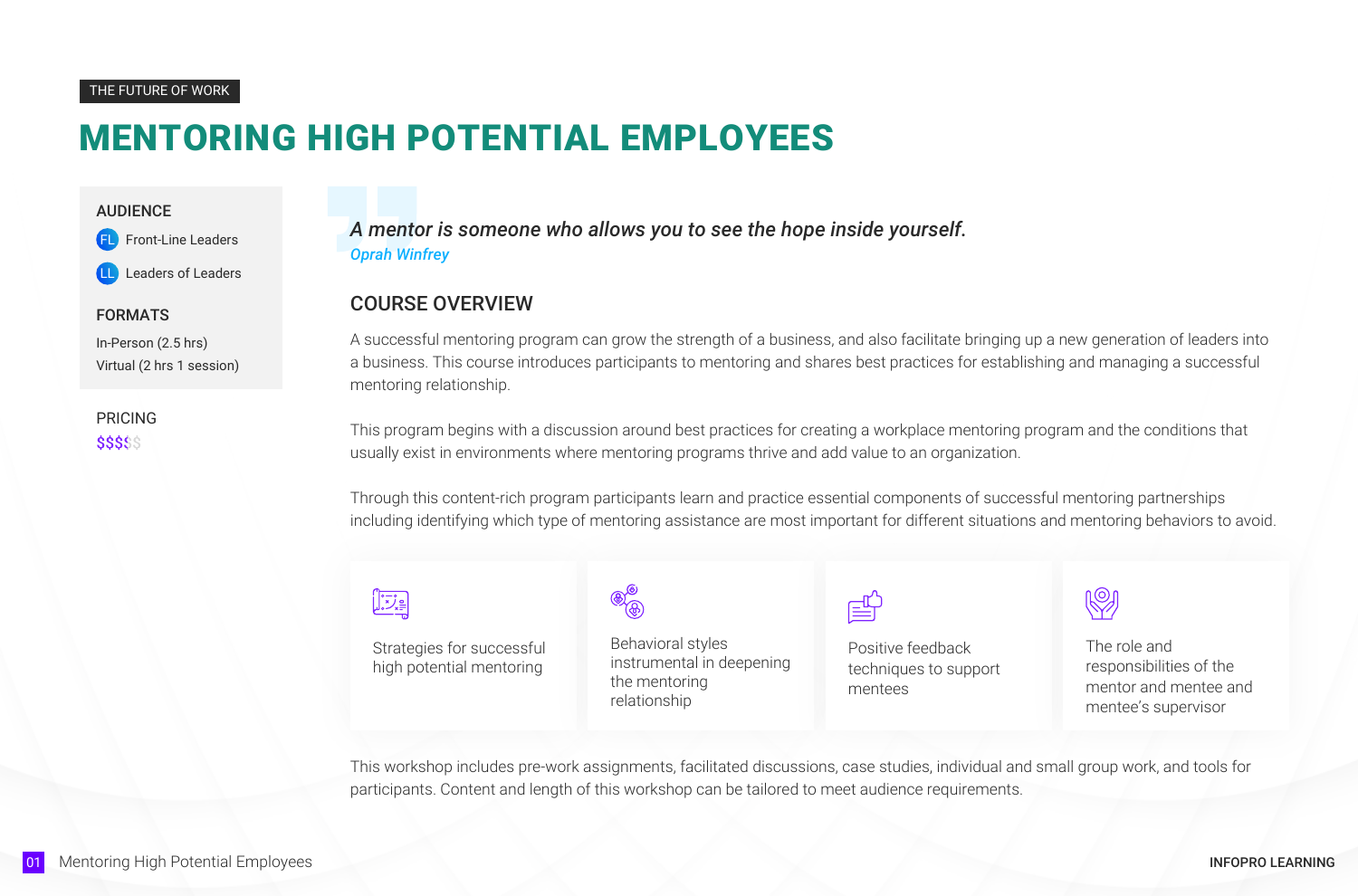# MENTORING HIGH POTENTIAL EMPLOYEES

# BUSINESS IMPACT

Learn best practices for creating a strategies of the sensure that the time and resources invested in a mentoring program actually contribute to business results in a tangible way.

- 1 Provide opportunities for your "emerging and a set all learn best practices for creating a leaders" to develop and grow, accelerating their path to leadership success.
- Enhance the effectiveness of mentoring relationships by ensuring that mutual accountabilities are clear.

3

- Complete the Harvard Implicit Association Test
- Self-reflection Questionnaire: "Are You Ready to Be a Mentor?"
- workplace mentoring program that adds value to an organization.
- Enhance ability of leaders to mentor those who may differ from them in terms of cultural diversity, generation or behavioural style.

- Mentoring across behavioural styles
- Mentoring across cultures
- Mentoring across generations

<sup>5</sup> Engagement and retention of high-potential employees is enhanced when they perceive their leaders to be invested in their growth.

- "Reading the Room."
- Maintaining trust

6

# LEARNING JOURNEY







\* Recommended custom add-ons. \*\* Only applicable to VILT

# Establishing the Relationship

- Benefits of mentoring
- Creating favourable conditions
- Roles and responsibilities
- Setting the stage for success  $\bullet$
- Planning the work
- Managing expectations

#### Flexing Your Approach

#### Giving Challenging Feedback

- Managing emotional responses
- **Getting back on track**

#### Relationship Management

- Mutual accountabilities
- Boundaries

#### Emotional Intelligence

#### Resolving Challenges

- Authentic dialogue
- Active listening
- Responsive feedback